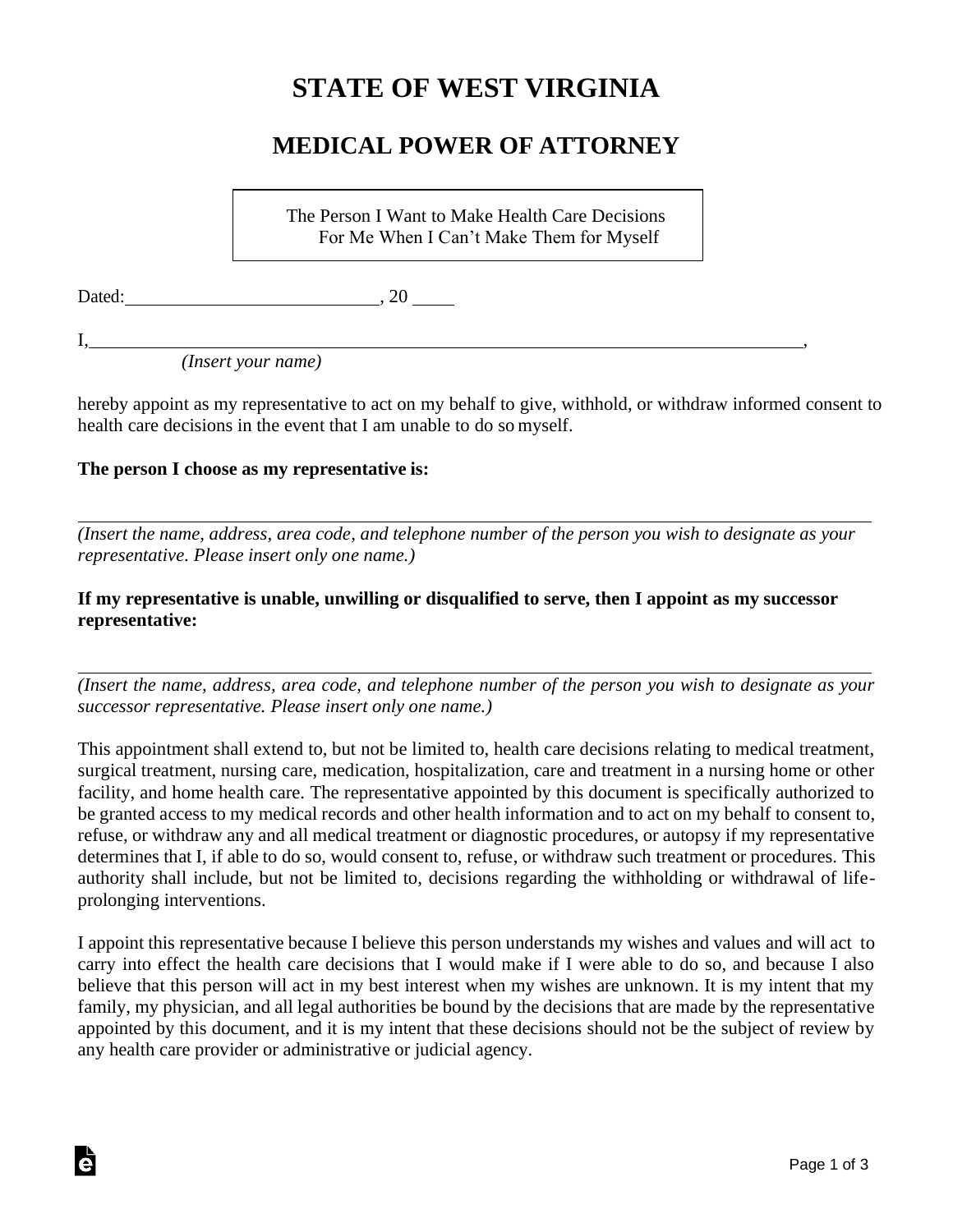It is my intent that this document be legally binding and effective and that this document be taken as a formal statement of my desire concerning the method by which any health care decision should be made on my behalf during any period when I am unable to make such decisions.

In exercising the authority under this medical power of attorney, my representative shall act consistently with my special directives or limitations as stated below.

**SPECIAL DIRECTIVES OR LIMITATIONS ON THIS POWER:** (Comments about tube feedings, breathing machines, cardiopulmonary resuscitation, dialysis, mental health treatment, funeral arrangements, autopsy, and organ donation may be placed here. My failure to provide special directives or limitations does not mean I want or refuse certain treatments.)

### **THIS MEDICAL POWER OF ATTORNEY SHALL BECOME EFFECTIVE ONLY UPON MY INCAPACITY TO GIVE, WITHHOLD, OR WITHDRAW INFORMED CONSENT TO MY OWN MEDICAL CARE.**

Signature of Principal

\_\_\_\_\_\_\_\_\_\_\_\_\_\_\_\_\_\_\_\_\_\_\_\_\_\_\_\_\_\_\_\_\_\_\_\_\_\_\_\_\_\_\_\_\_\_\_

Address of Principal